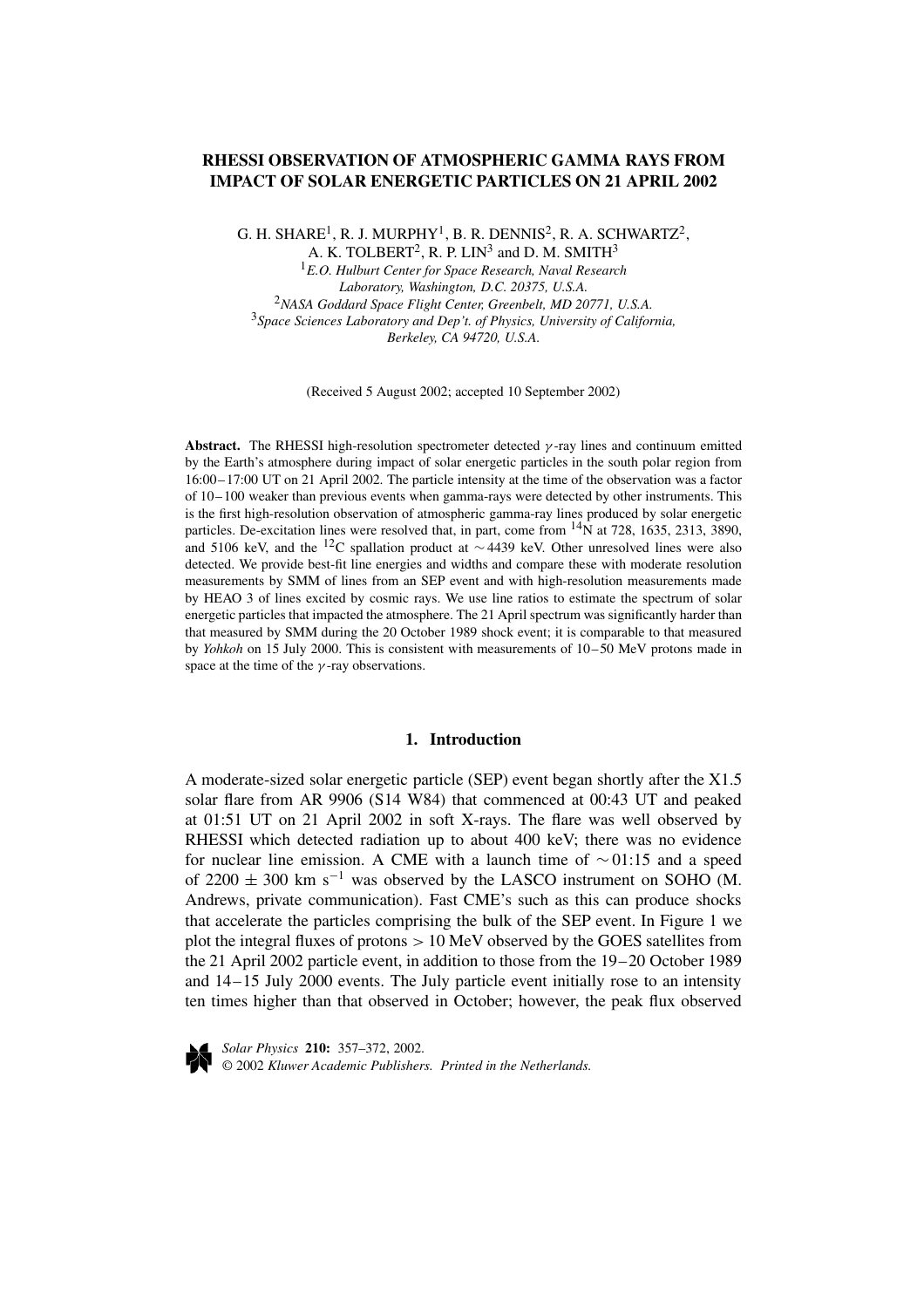

*Figure 1.* Integral fluxes of protons *>* 10 MeV observed by the GOES satellites during the 19 October 1989, 14 July 2000, and 21 April 2002 SEPs. The arrows depict times when atmospheric gamma rays produced by particle interactions were detected by SMM, *Yohkoh*, and RHESSI.

on 20 October from particles in the shock as it passed the Earth reached the level observed in the July event. The peak proton flux *>* 10 MeV from the 21 April 2002 event was at least a factor of 20 below the peak intensities observed from the earlier events.

Gamma-ray lines produced by solar energetic particle impact of the Earth's atmosphere were first detected by the moderate-resolution SMM spectrometer during the intense 20 October 1989 shock event (Share and Murphy, 2001). During this event the line intensities increased by over 2 orders of magnitude above the quiescent level. The quiescent line radiation is primarily from nuclei excited by neutrons produced in cosmic-ray collisions with atmospheric <sup>14</sup>N and <sup>16</sup>O (Ling, 1973). Details of the quiescent atmospheric positron-electron annihilation line at 511 keV were first provided by high-resolution measurements made by the HEAO 3 germanium spectrometer (Mahoney, Ling, and Jacobson, 1981). De-excitation line radiation from cosmic-ray impact was also observed by SMM (Letaw *et al.*, 1989) and HEAO 3 (Willett and Mahoney, 1992). Share and Murphy (2001) identified 19 resolved nuclear lines and the positron-electron annihilation line in the quiescent spectrum. Almost all of these lines appeared in the spectrum produced by the intense SEP event on 20 October. The nuclear lines were emitted from excited states of  $^{14}N$ ,  $^{16}O$ , and various spallation products of high-energy interactions such as  $^{11}B$ and 12C. The *Yohkoh* gamma-ray spectrometer detected atmospheric radiation from the strong SEP event that reached earth beginning on 14 July 2000 following the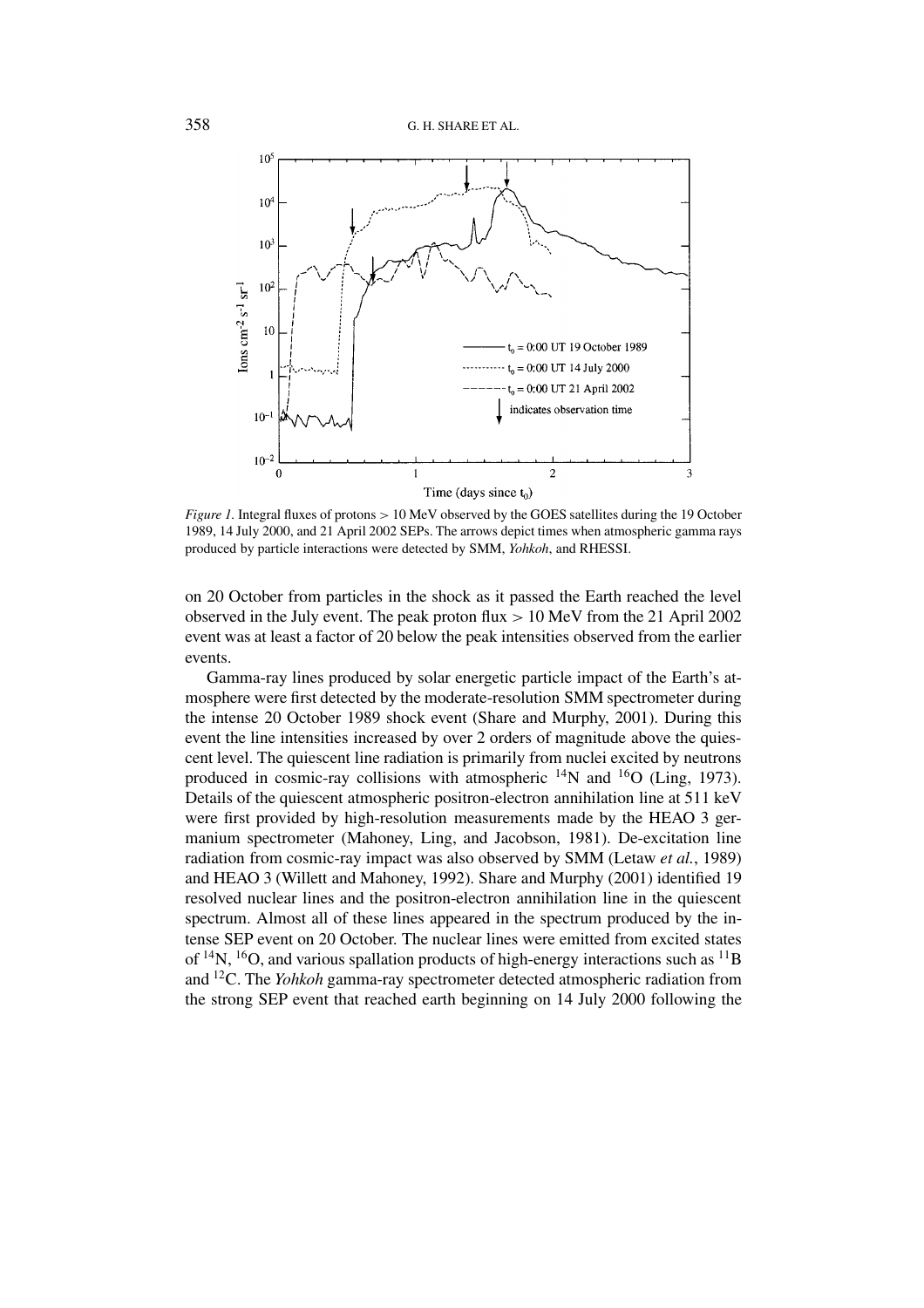X5.7 'Bastille Day' flare (Share *et al.*, 2001). This event was the third most intense proton event observed *>* 10 MeV. The resolution of the *Yohkoh* spectrometer was good enough to resolve only the <sup>14</sup>N 2.31 MeV de-excitation line and the <sup>11</sup>B/<sup>12</sup>C complex near 4.4 MeV.

The arrows in Figure 1 denote the times when gamma rays were measured by SMM on 20 October 1989, by *Yohkoh* on 14–15 July 2002, and by RHESSI on 21 April 2002. These observations all were made as the satellites reached high magnetic latitude and viewed the atmosphere in the polar region where the low-energy protons are not impeded by the magnetic field and impact the earth's atmosphere. On 21 April 2002 RHESSI observed the atmospheric glow of gamma-rays beginning at 16:05 UT as it approached its most southerly passage at a magnetic latitude of 48° S (magnetic cutoff  $\sim$  2 GV). At that time the SEP intensity was about two orders of magnitude below the intensities at the times of the gammaray observations by SMM on 20 October 1989 and by *Yohkoh* on 15 July 2000. In spite of this low particle flux RHESSI has made significant new measurements of atmospheric gamma-ray lines, which we discuss below.

## **2. Instrument Response to Orbital Background and Atmospheric Lines**

The scientific objectives and design of the RHESSI instrument were described by Lin *et al.* (2000) and Smith *et al.* (2000). More details of the full design and instrument performance can be found in the current volume. RHESSI was launched on 5 February 2002 and has performed nominally since then. The spectral resolution of 8 of its germanium spectrometers has not degraded significantly during its 5 months of operation, although there are some differences in detector performance, especially at low energies. In our current analysis we sum data from the rear segments of 8 detectors as we are interested in the gamma-ray spectrum above a few hundred keV; we exclude data from detector 2 which has degraded resolution (Smith *et al.*, 2002).

The radiation observed by RHESSI is made up of several components and is highly variable within each orbit and from orbit to orbit. Due to weight constraints there is no anti-coincidence shield for rejecting charged particles, thus cosmic-ray protons and electrons that deposit energies in the RHESSI spectral range will be detected. Several passages per day through the intense proton belts irradiate the detector and spacecraft producing hundreds of gamma-ray lines. Wheaton *et al.* (1989) provided a detailed listing of the lines observed in the HEAO 3 germanium spectrometer. An excellent summary of the various backgrounds encountered in space missions can be found in the compendium of articles on the subject contained in the AIP publication 'High-Energy Radiation Background in Space' in which the Wheaton *et al.* (1989) article appeared. The instrument is also activated by the cosmic-ray flux that varies with magnetic latitude. This same flux generates the quiescent atmospheric gamma rays discussed in the Introduction that are also de-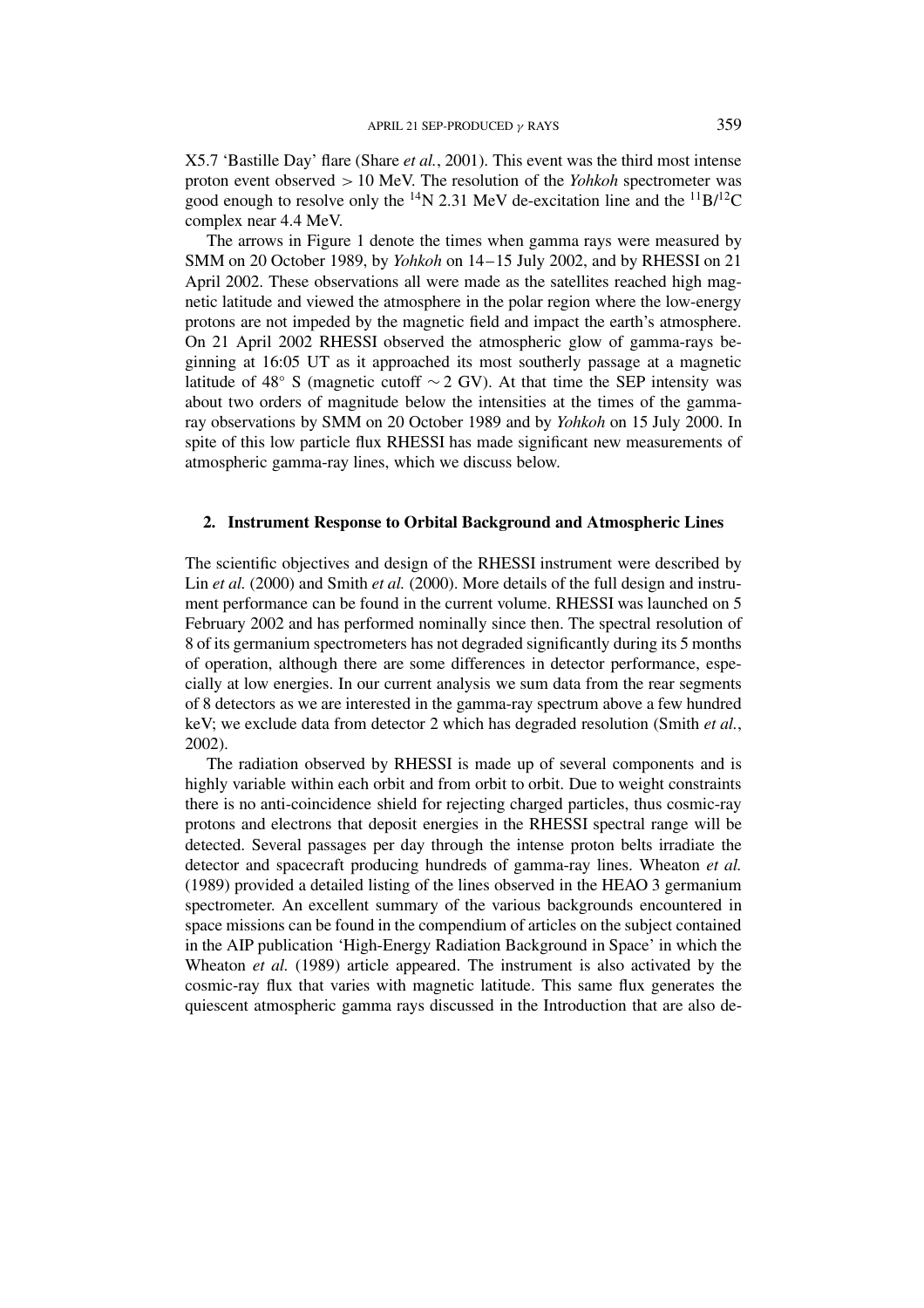

*Figure 2.* Rates observed in the 1 to 7 MeV band on 21 April 2002 (*solid line*) during the orbit when atmospheric gamma-ray lines were detected by RHESSI. Peak rates occurred when the satellite was at 48◦ S and 48◦ N magnetic latitudes. For comparison we plot the rates observed on 19 April shifted in time by + 640 s (*dotted line*). The spectrum of atmospheric gamma-rays was accumulated between the two lines.

tected. As RHESSI's orbit reaches magnetic latitudes near 50◦ it also can encounter precipitating electrons whose energies can reach MeV energies (Foat *et al.*, 1998).

In order to look for differences that may be related to an SEP enhancement in gamma-ray flux, we use the fact that the satellite returns to approximately the same physical location every 15 orbits. Typically we can use data taken on the previous and subsequent days shifted by an appropriate amount to estimate the background on a given day. However, there were insufficient data available at comparable times on 20 and 22 April. In Figure 2 we plot the relative rates observed in the 1 to 7 MeV band on 21 April 2002 (solid line), about 15 h after the X1.5 flare, at a time when the satellite reached high magnetic latitudes where the cosmic-ray intensity increases the rates significantly. (N.B. These and other rates presented in this paper are not absolute and have not been corrected for an energy-independent normalization error in the original data analysis software.) The rates are seen to peak near 16:10 and 17:00 UT when the satellite reached magnetic latitudes of  $\sim$  48° S and  $\sim$  48° N, respectively. For comparison, we also plot the rates (with  $a + 640$  s shift in time) taken two days earlier on 19 April (dotted line) when the satellite reached magnetic latitudes ∼ 1◦ higher.

There is a clear excess flux in the 1 to 7 MeV band on 21 April near 16:10 UT relative to the flux on 19 April, when the satellite was in the southern hemisphere; there was only a small increase over the 19 April flux 50 min later when RHESSI was in the northern hemisphere. The excess flux observed on 21 April is not likely to be due to precipitating electrons because the geomagnetic field was relatively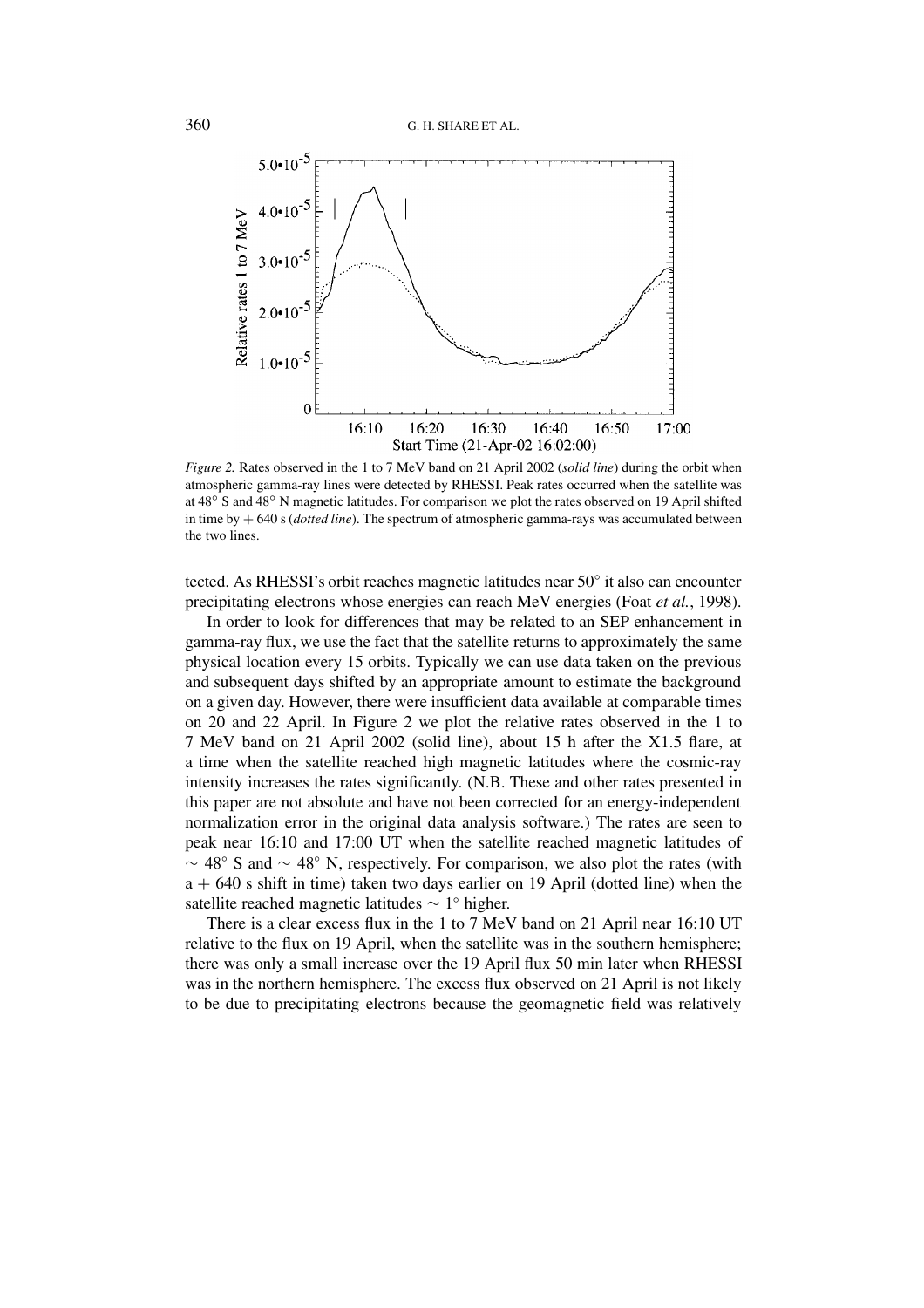

*Figure 3.* Comparison of three different RHESSI spectral accumulations. (a) Total background spectrum primarily from internal radioactivity, charged cosmic rays, and atmospheric radiation accumulated between 0–6 UT on 19 April 2002. (b) Spectrum primarily from charged cosmic rays, atmospheric radiation, and short-lived excited nuclei accumulated between 15:54:20 and 16:05:50 UT on 19 April after subtracting background at low magnetic latitude. (c) Gamma-ray spectrum from impact of SEP protons obtained by subtracting the data accumulated from 15:54:20 to 16:05:50 UT on 19 April from data accumulated from 16:05:00–16:16:30 UT on 21 April. (Note that a feature appearing in the spectra near 2.2 MeV is due to different energy binning around the neutron capture line and features near 1.6 MeV and 9 MeV are due to instrumental artifacts.)

quiet ( $K_p = 1-$ ) at that time while it was significantly disturbed ( $K_p = 6+$ ) on 19 April. We are interested in studying the spectrum accumulated near the peak between the two times marked by the lines in the figure, and comparing it with background spectra detected by RHESSI during a typical day. In Figure 3(a) we plot the spectrum from 200 keV to 10 MeV accumulated from 8 detectors in the first 6 hours of 19 April. The 511 keV annihilation line is the dominant feature and the power-law continuum extends up to at least 10 MeV. This continuum is primarily due to charged cosmic rays. Visible in the spectrum are over 120 narrow background lines that we show in more detail below. *β*-decay from radioactive species in the Ge detectors produces the curved continuum observed up to about 3 MeV.

In Figure 3(b) we show the typical spectrum of radiation accumulated at high magnetic latitudes, after subtracting the long-term radioactive background. This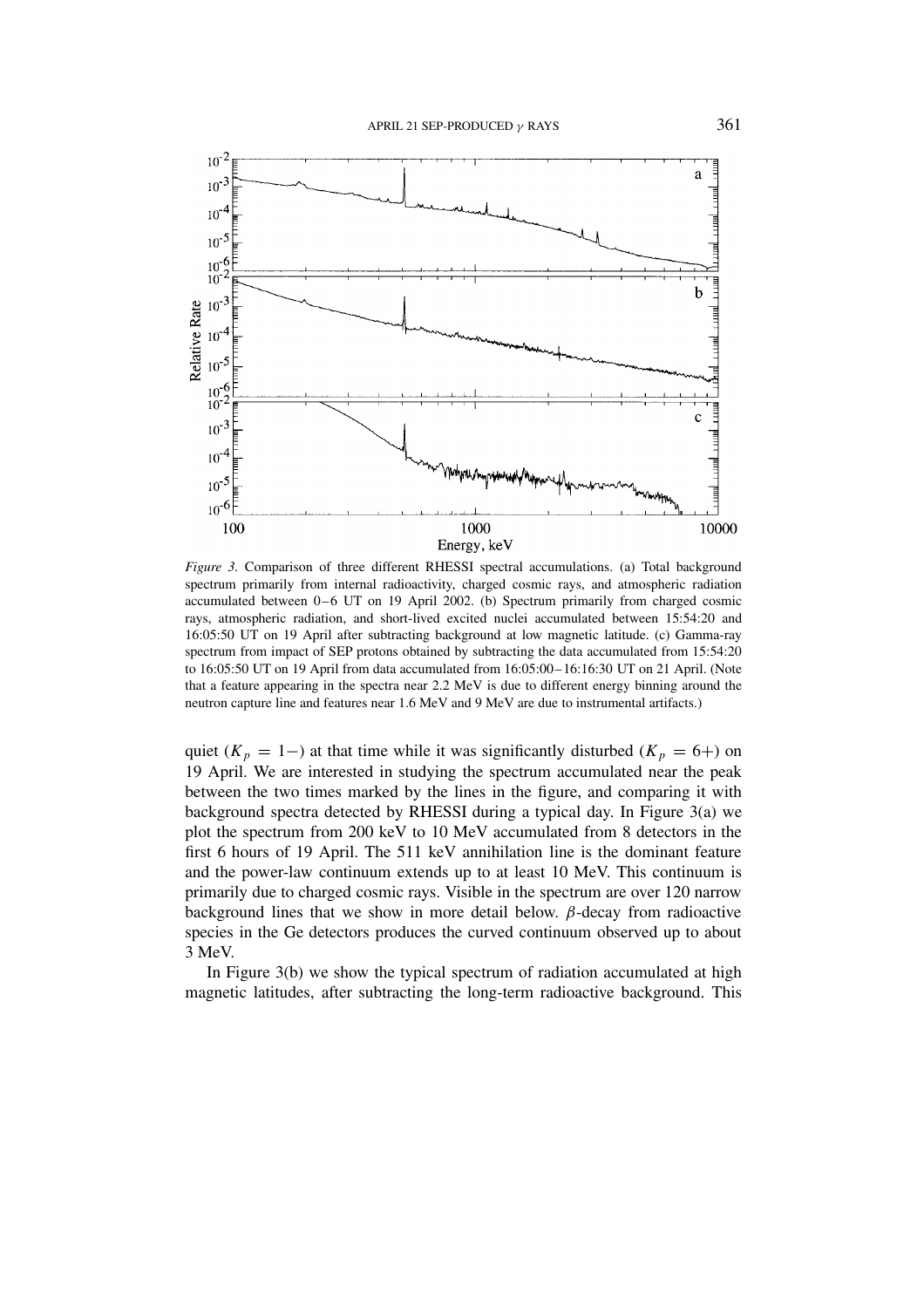

*Figure 4.* Detailed 24-hour background spectrum accumulated on 19 April with a resolution of 2.1 keV. (The broad feature below 1.6 MeV is an instrumental artifact.)

will be compared with the spectrum observed from the SEP event. The spectrum in Figure 3(b) was obtained by accumulating data taken at high latitude on 19 April, in the time interval between the two lines plotted in Figure 2, after subtracting background taken on both sides of the peak near the magnetic equator where the cosmic ray flux is lower. The annihilation line is once again the dominant spectral feature and sits above a power-law continuum from charged cosmic rays that extends to energies above 10 MeV. Most of the long-lived radioactive lines have been subtracted, but there are some residual background lines that we will discuss below.

The spectrum plotted in Figure  $3(c)$  was obtained by subtracting the total 19 April spectrum between the times indicated by the lines in Figure 2 from the spectrum accumulated during the same relative interval on 21 April. This spectrum is markedly different from the others and is similar to the spectra observed by SMM and *Yohkoh* from the SEP events on 20 October 1989 and 15 July 2000. There is also an intense contribution at low energies that is likely to be due to precipitating electrons (the auxiliary particle detector observed an increase at that time).

In order to study the features of the three spectra plotted in Figure 3 in greater detail, we accumulated the data at higher spectral resolution. We plot a 24-hr background spectrum accumulated on 19 April 2002 at 2.1 keV resolution in Figure 4. There are over 120 gamma-ray lines in this spectrum, most of which have been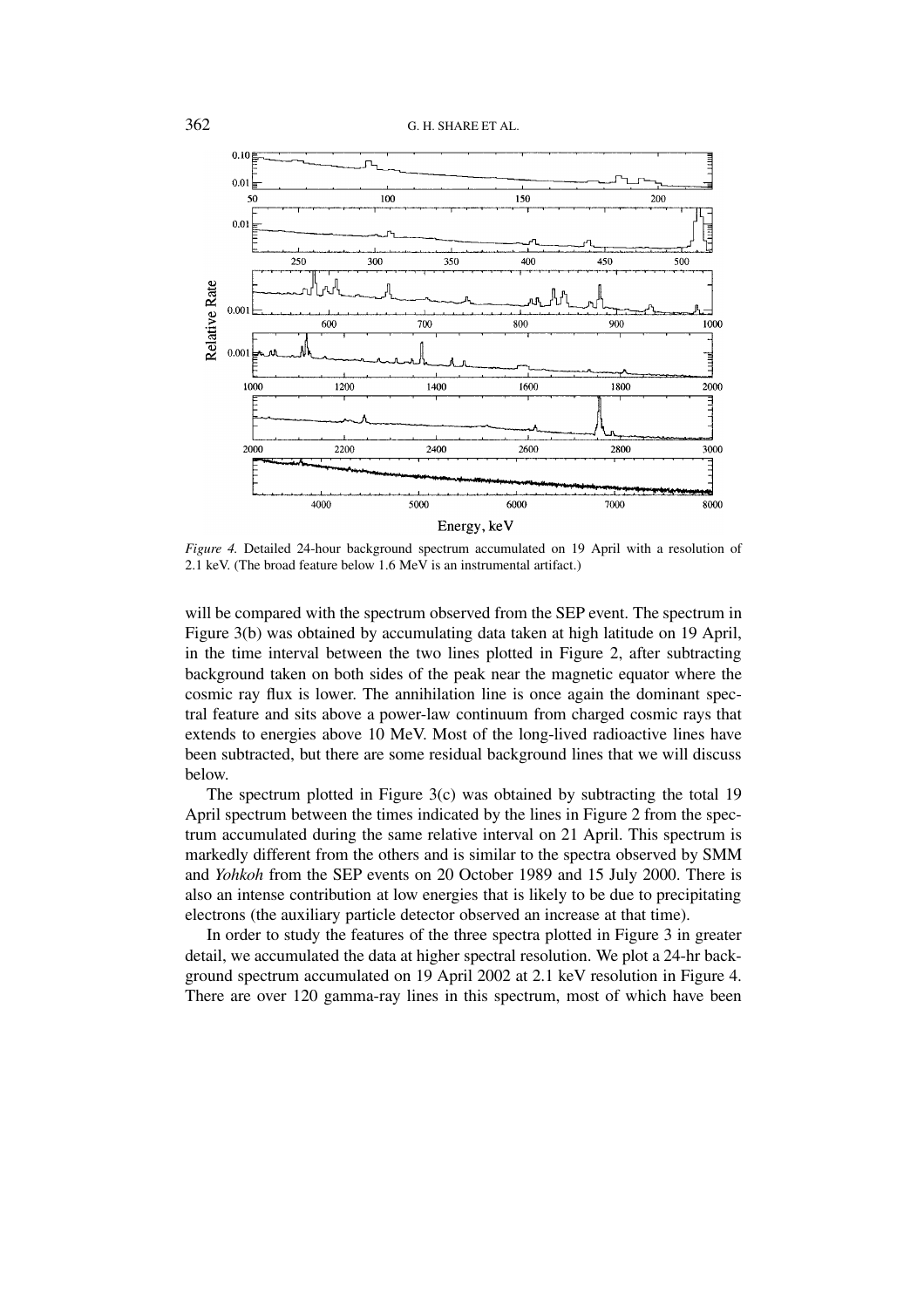

*Figure 5.* High-resolution spectrum of the background-subtracted data accumulated between 15:54:20 and 16:05:50 UT on 19 April 2002. Most of the radioactive lines have been removed by subtracting the spectrum accumulated at low magnetic latitudes. (2.5 keV bins to 2.5 MeV, 4 keV bins to 4.5 MeV, and 6 keV bins at higher energy; the broad feature below 1.6 MeV is an instrumental artifact.)

detected earlier using the study of the HEAO 3 background (Wheaton *et al.*, 1989) and an unpublished tabulation of TGRS/WIND data (Wiedenspointner, Ferguson, and Harris, private communication).

In Figure 5 we plot a high-resolution version of the background-corrected spectrum shown in Figure 3(b). The spectrum is dominated by a hard continuum due to the higher flux of charged cosmic rays *>* 45◦S that deposit energy directly in the detectors and also produce bremsstrahlung from the Earth's atmosphere. Most of the long-lived lines shown in Figure 4 have been removed by the background subtraction. The strong annihilation line comes from radioactive nuclei and electromagnetic showers in the instrument, satellite, and Earth's atmosphere. There are also some residual lines evident from isotopes with short half lives that are not subtracted using data where the cosmic-ray background is lower. We have fitted these lines to identify their origins. The line at 198.3 keV is due to  $71m$  Ge that has a half-life of 20 ms and could be produced in an  $n, \gamma$  reaction on <sup>70</sup>Ge. There is a blend of lines near 600 keV that come from several excited states of  $^{74}$ Ge, including lines at 595.9 and 608.4 keV from the first and second excited states, respectively. A strong line at 835 keV is likely to come from the first excited state of  $54$ Cr. Another strong line feature near 845 keV comes from a blend of the first excited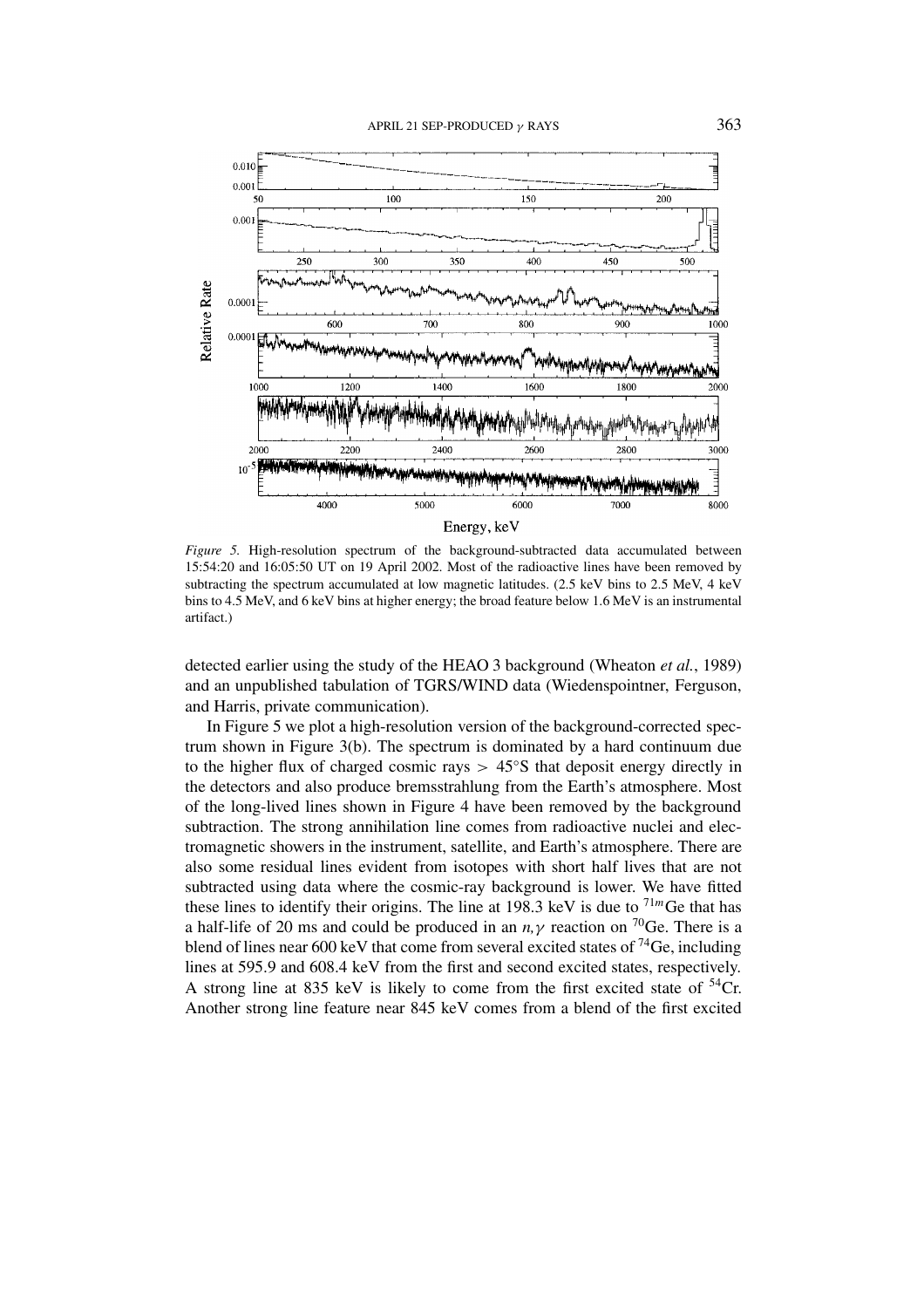

*Figure 6.* High-resolution spectrum of SEP-produced atmospheric line and continuum emission plotted in Figure 3(c). The spectrum was obtained by subtracting the total data accumulated from 15:54:20 to 16:05:50 UT on 19 April from data accumulated from 16:05:00–16:16:30 UT on 21 April. (The broad feature below 1.6 MeV is a data artifact.)

states of  $^{27}$ Al and  $^{56}$ Fe. The line near 1014 keV is from the second excited state of  $^{27}$ Al, while an equally strong line near 1039 keV is likely from the first excited state of  ${}^{70}$ Ge. The line near 1809 keV is consistent with the first excited state of  ${}^{26}Mg$ , produced by an *n,pn* reaction on 27Al. A broadened line feature appears centered near 2211 keV that is in part due to emission from the third excited state of  $^{27}$ Al.

In Figure 6 we plot at high resolution the SEP-produced atmospheric spectrum on 21 April between 16:05:00 and 16:16:30 UT after subtracting background accumulated on 19 April. We first search for the same background features that were observed in the spectrum at high latitudes shown in Figure 5. There is no evidence for the line at 198.3 keV. Weak line features appear near 597 and 608 keV that are consistent with high-latitude background lines. A narrow line feature is evident near 843 keV that could be due to  $^{27}$ Al (843.7 keV); however, there is no evidence for the  ${}^{56}Fe$  line (846.8 keV). A second line from  ${}^{27}Al$  may be present in the spectrum near 1015 keV but there is no evidence for the higher energy line at 2211 keV. There is also no evidence for the  $^{26}Mg$  line at 1809 keV. The presence of any of these instrumental lines would be puzzling as we believe that the SEP protons can not penetrate the magnetosphere at a rigidities near 2 GV, where the satellite was positioned. The geomagnetic field was also much quieter on 21 April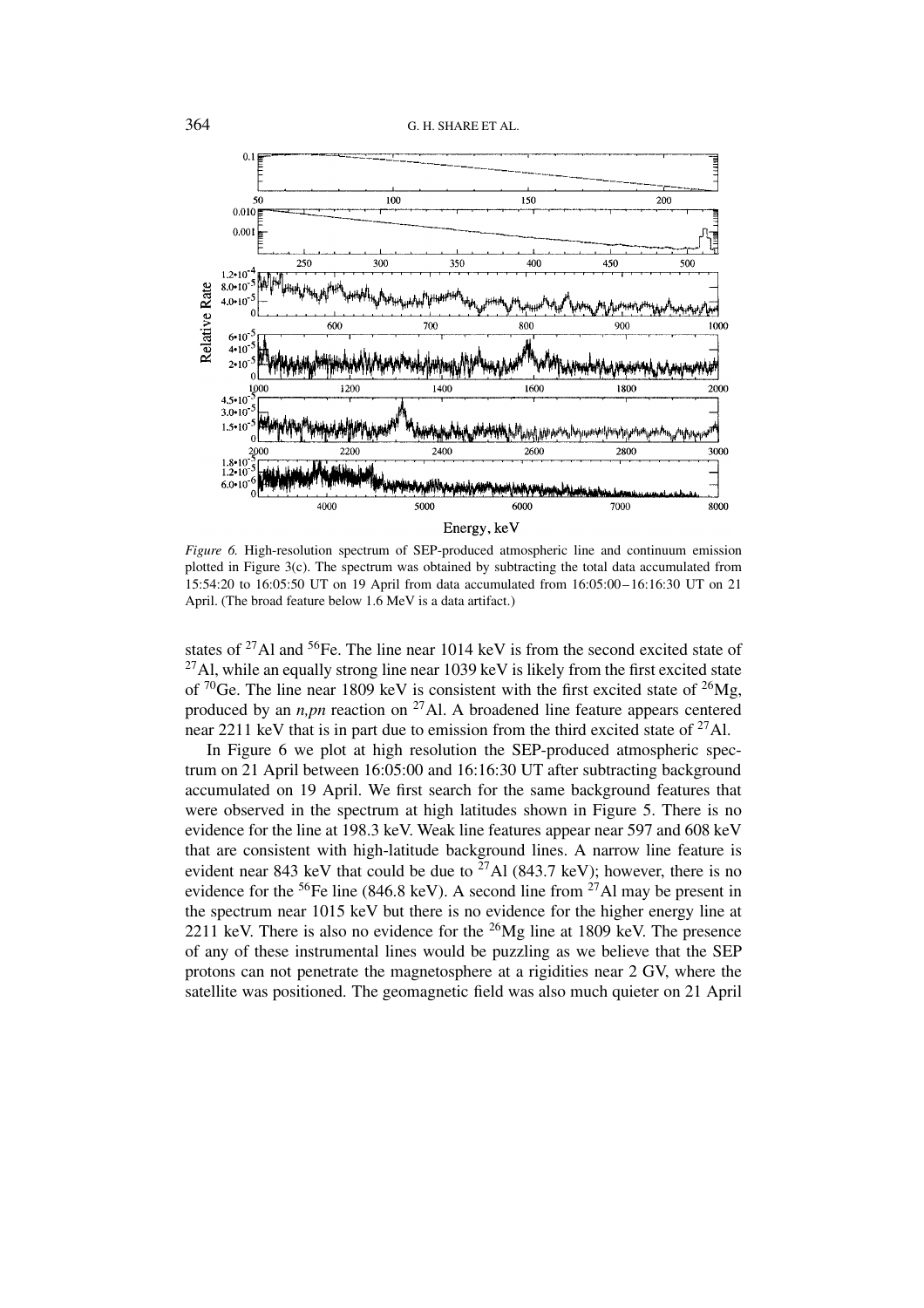

*Figure 7.* Fit to the 511 keV line observed during the SEP event.

than it was on 19 April when the background was accumulated. We also note that the possible line features discussed above are not significantly stronger than other fluctuations that appear in the spectrum between about 520 and 1000 keV.

# **3. Measurements of SEP-Produced Atmospheric Gamma-Ray Lines**

In this section we specifically discuss line features associated with gamma rays produced by the SEP protons that impacted the Earth's atmosphere in the polar region and were observed remotely by RHESSI. We specifically will concentrate on the strong lines observed in the SMM measurement of the 20 October 1989 event (Share and Murphy, 2001). The annihilation line is the dominant feature in the spectrum. In Figure 7 we plot a fit to the RHESSI annihilation line. We have performed a  $\chi^2$  map to obtain the best fitting values for the energy and width; they are  $511.3 \pm 0.1$  keV and  $2.44 \pm 0.14$  keV (FWHM).

A weak broad feature appears above 700 keV in the RHESSI spectrum that is near the position of a line observed in the 20 October 1989 SEP event by SMM and attributed to  $^{10}B$  (718 keV) and  $^{14}N$  (728 keV). We have fit this feature with both a single line and with two lines having fixed energies at 718 and 728 keV. We plot the data and the latter fit in Figure 8. We have performed a  $\chi^2$  map to obtain the best fitting values for the energies and widths. For a single line, the energy is 723.0  $\pm$  2.0 keV and width is 21.3  $\pm$  5.2 keV (FWHM). The fit with two lines is slightly improved. The 718 keV line is about two times stronger than the 728 keV line. Its width (FWHM) is  $24 \pm 8$  keV while the 728 keV line is probably less than about 15 keV wide.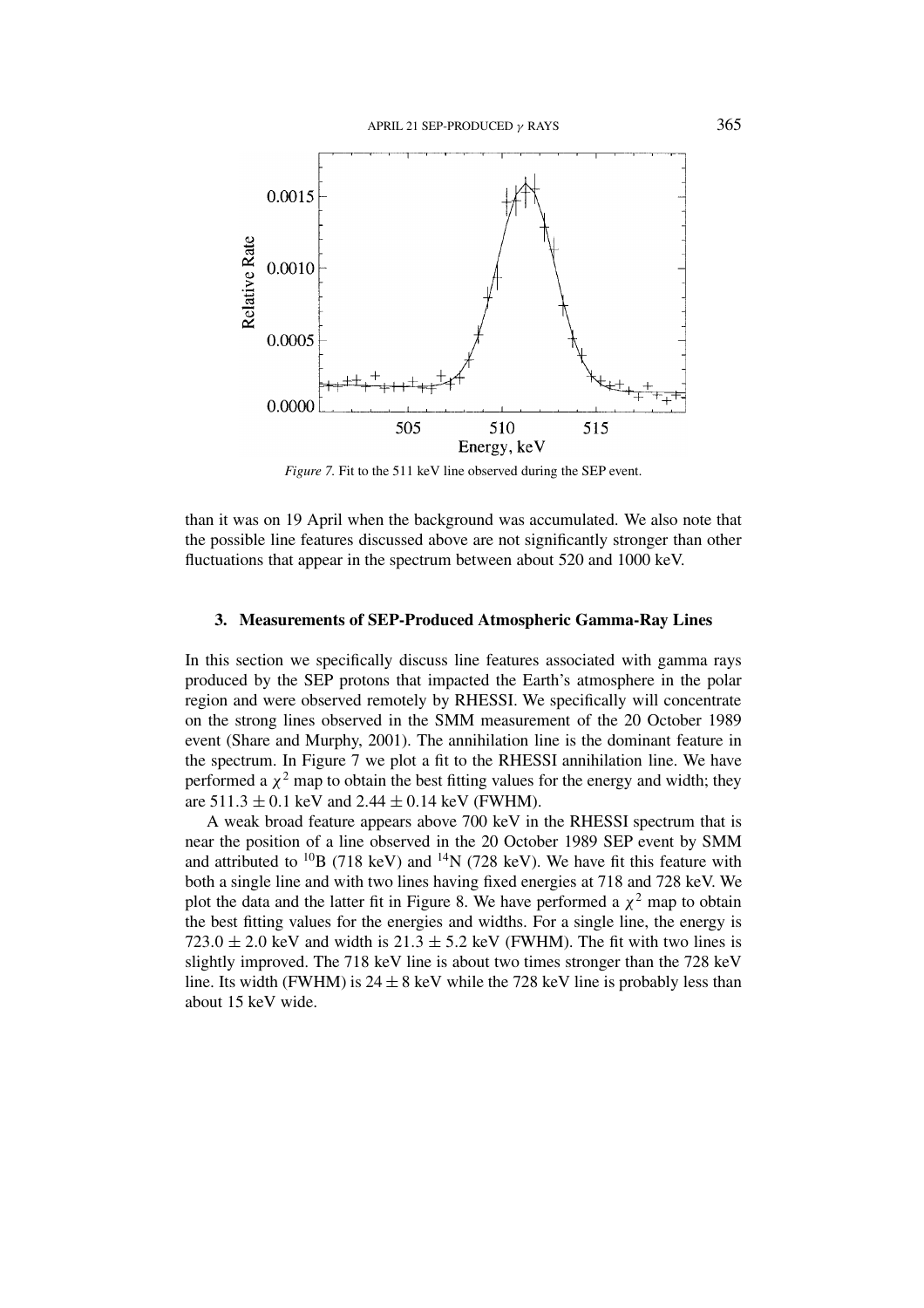

*Figure 8.* Fit to the ∼720 keV line feature from the Earth's atmosphere produced by the SEP.



*Figure 9.* Fit to the 1630 keV <sup>14</sup>N line from the Earth's atmosphere produced by the SEP. In order to do this we also simultaneously fit the instrumental artifact with a Gaussian shaped line.

One of the strong lines in the SMM spectrum appears at 1630 keV and is associated with de-excitation of the 3948 keV level in  $14$ N to the first excited state. For this reason we have studied this region in more detail in the RHESSI spectrum. We plot the spectrum in this region in Figure 9. The dominant feature is an instrumental artifact that appears between 1550 and 1600 keV. There is evidence for a broadened line just above 1600 keV. We fit both the artifact and the atmospheric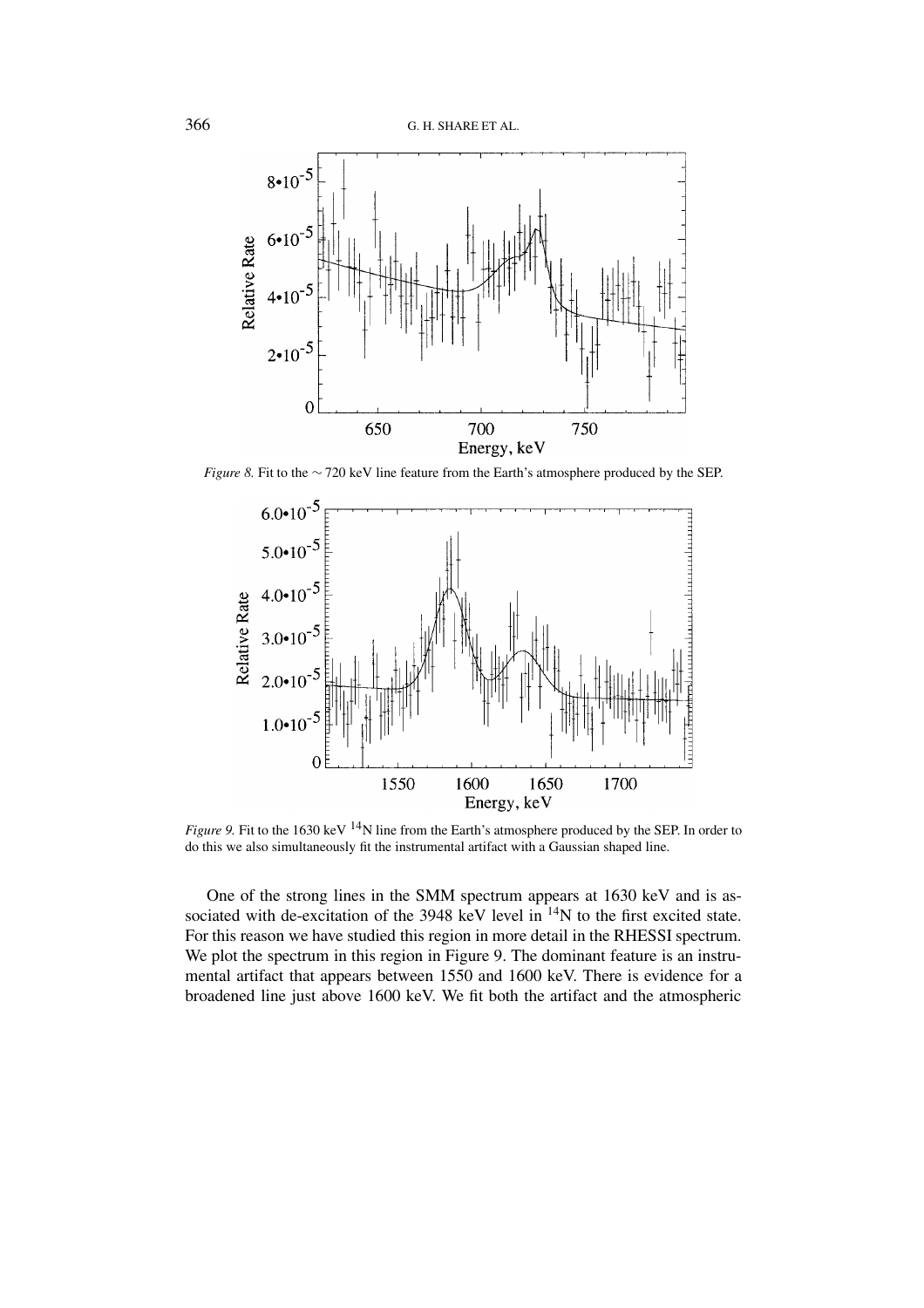

*Figure 10.* Fit to the 2313 keV  $^{14}N$  line from the Earth's atmosphere produced by the SEP.

line with Gaussians and performed a  $\chi^2$  analysis in order to obtain the energy and width of the  $14N$  feature. The best fitting energy and width of the  $14N$  line are  $1635.0 \pm 3.0$  keV and  $30.0 \pm 6.9$  keV (FWHM), respectively.

The second most striking line in the atmospheric spectrum observed during the SEP event appears near 2310 keV. This is the location of the line that arises in the transition from the first excited state of  $14N$  to its ground state. In Figure 10 we plot the RHESSI spectrum and best fit to the data. Our  $\chi^2$  analysis produced a measured energy of  $2312.5 \pm 1.2$  keV and width of  $25.8 \pm 3.9$  keV (FWHM).

The energy range between 3500 and 7000 keV is quite complex. According to the SMM measurements, there may be at least 10 identifiable lines in this energy range. We plot the RHESSI spectrum in Figure 11. The features in the spectrum are generally complex and not easy to resolve. This is especially true at the highest energies where the efficiency of the instrument is rather low. There are three rather well-defined features in the spectrum, near 3900, 4420, and 5115 keV. These features have been identified in the SMM spectrum as primarily being due to transition from the 6204 to 2313 keV level (3890 keV) in <sup>14</sup>N, from <sup>11</sup>B (4444 keV) and <sup>12</sup>C (4439 keV) spallation products, and from transition from the 5106 keV level to the ground state in  $14N$ . In fitting the spectrum we included lines at 3900, 4180, 4420, 5115, 5830, 6133, 6350, and 7000 keV and used the full instrument response for an incident angle of 60◦, that includes escape peaks and Compton continuum. We fixed the line energies and widths of some of the weaker features at the values found in the SMM observation. We show the best fit to the spectrum in the figure. We then performed a  $\chi^2$  analysis of lines near 3900, 4420, and 5115 keV to obtain measurements of their energies and widths. The derived energies of the lines are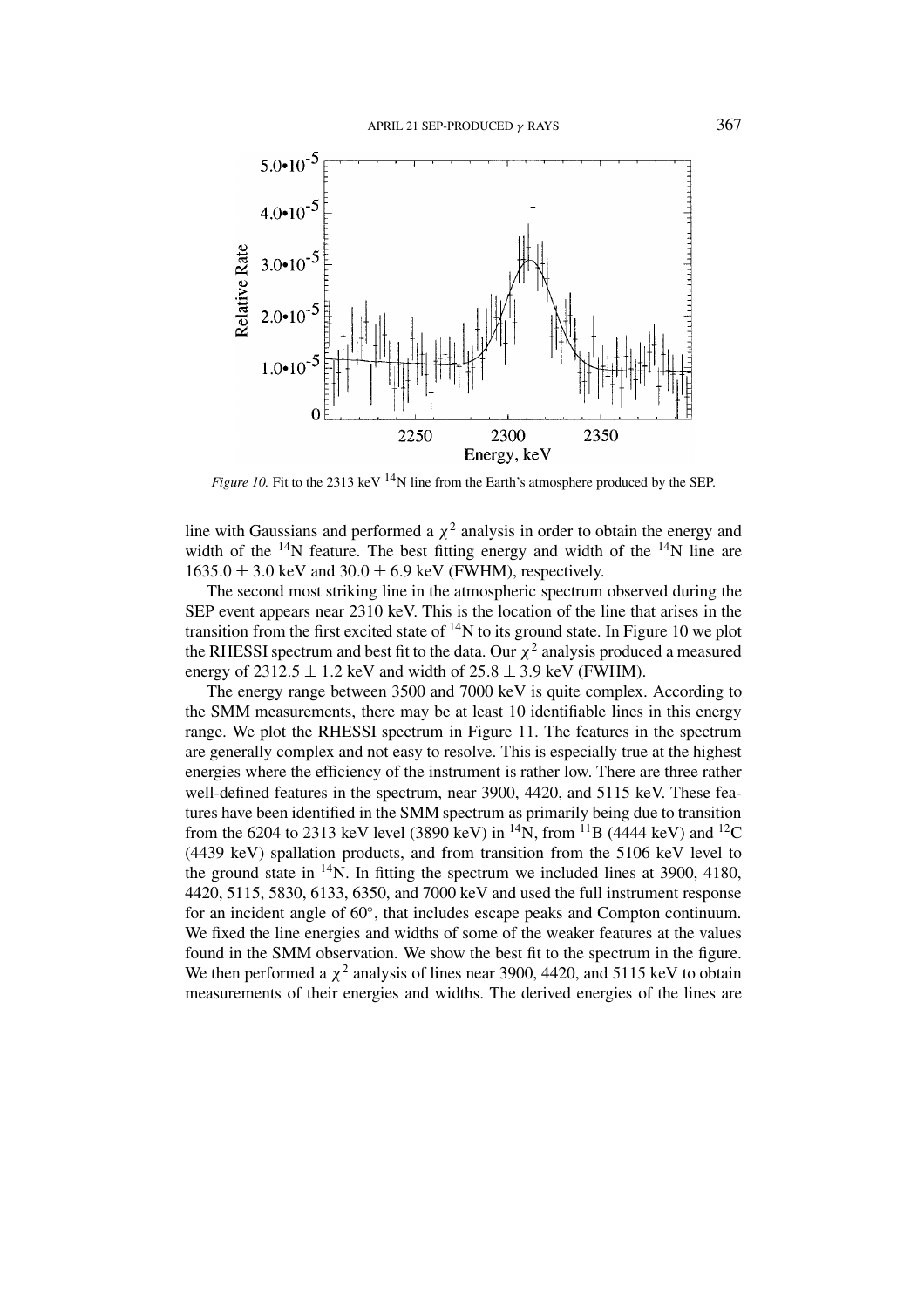

*Figure 11.* Fit to the RHESSI spectrum between 3500 and 8000 keV, including Gaussian lines near 3900, 4180, 4420, 5115, 5830, 6133, 6350, and 7000 keV.

 $3911.5 \pm 8.5$ ,  $4422.0 \pm 8.0$  keV, and  $5116.0 \pm 12.0$  keV, and their widths are  $80.5 \pm 13.8$ ,  $200 \pm 16$  keV and  $157.6 \pm 26.5$  keV, respectively.

## **4. Summary and Discussion**

A moderate-sized solar energetic particle event followed an X1.5 solar flare on 21 April 2002. RHESSI observed hard X-rays up to about 400 keV from the flare. About 16 hours after the flare RHESSI also detected gamma-ray lines emanating from the polar region in the southern hemisphere produced by the solar energetic particles impacting the Earth's atmosphere. In Table I we compare the integral fluxes of protons *>* 10 MeV and flux ratios at the times of the detection of atmospheric gamma-rays for this and two other events. The SMM spectrometer (Share and Murphy, 2001) observed the October 1989 event and the *Yohkoh* GRS detector the event in July 2000 (Share *et al.*, 2001). At the time of the RHESSI observation, the proton flux was one to two orders of magnitude weaker than fluxes at the times of the previously detected atmospheric gamma-ray events.

In order to validate the RHESSI atmospheric-line detection during this relatively weak SEP event, we accumulated a 24-hr background spectrum two days before the flare. There are over 120 narrow lines and a *β*-decay continuum visible in the spectrum over a power-law continuum from charged cosmic rays that extends to at least 10 MeV (Figures 3(a) and 4). Most of the narrow lines have been observed previously by the HEAO 3 germanium spectrometer (Wheaton *et al.*, 1989) and are produced by SAA and cosmic-ray irradiation of the instrument and spacecraft.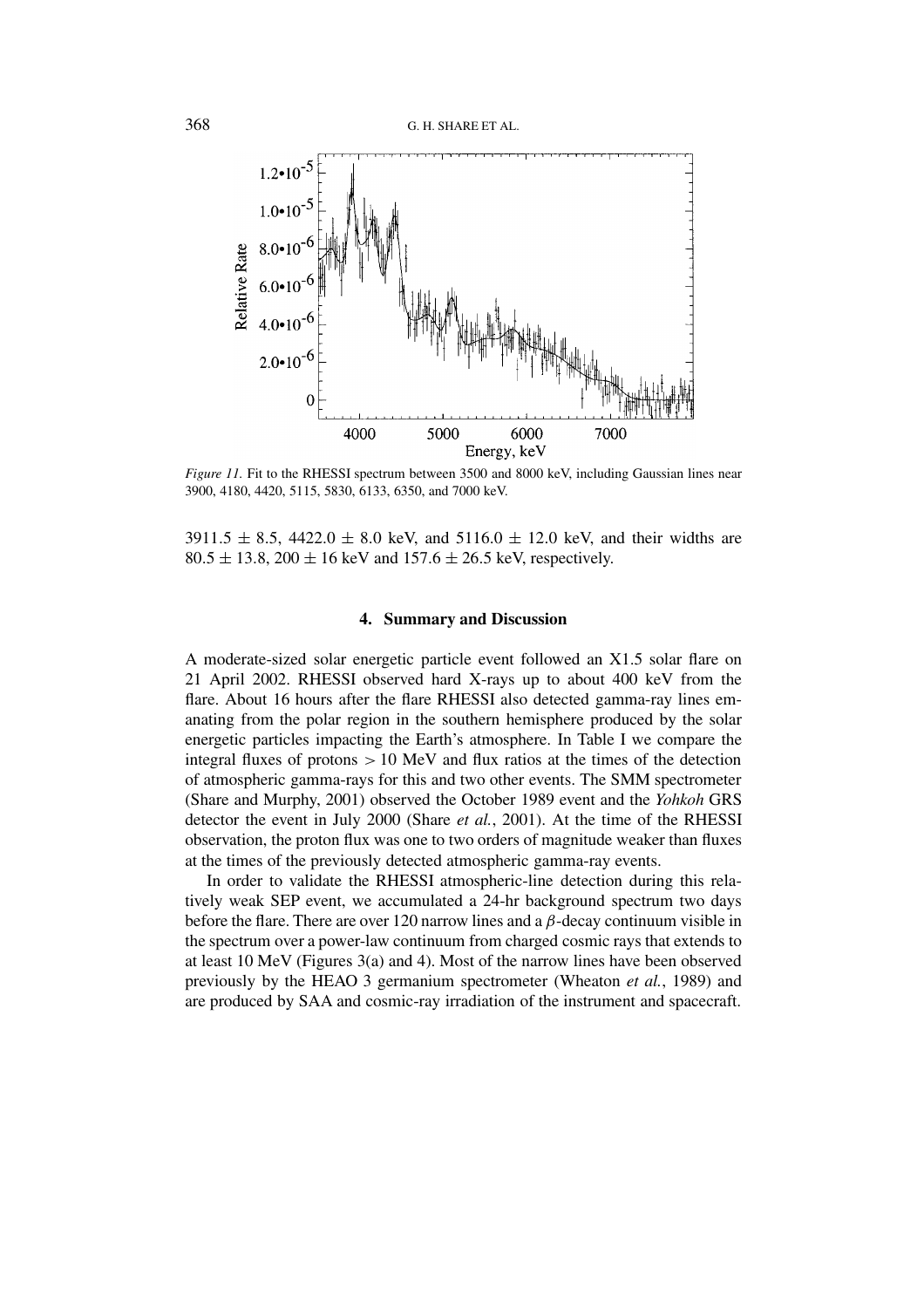| GOES proton measurements.            |                                           |     |                                |     |  |  |
|--------------------------------------|-------------------------------------------|-----|--------------------------------|-----|--|--|
| Date/time                            | Flux > 10 MeV                             |     | Flux ratios                    |     |  |  |
|                                      | $p~(\text{cm}^2~\text{s}~\text{sr})^{-1}$ |     | $>10/>30$ $>30/>50$ $>50/>100$ |     |  |  |
| 20 Oct. 1989/16 UT $4 \times 10^4$   |                                           | 6   | 3                              | 5.5 |  |  |
| 14 July 2000/13 UT $2 \times 10^3$   |                                           | 1.5 | 1.5                            | 3   |  |  |
| 15 July 2000/09 UT $2 \times 10^4$   |                                           | 4   | 3.5                            | 14  |  |  |
| 21 Apr. 2002/16 UT $1.4 \times 10^2$ |                                           | 1.6 | 1.9                            | 4.9 |  |  |

The *β*-decay continuum is produced by irradiation of the germanium detectors. Long-lived background lines can be removed from the high-latitude spectrum by subtracting data taken near the equator. Residual narrow lines appear in the spectrum at high latitudes from proton irradiation of the detector and surrounding material, such as Fe and Al, that produce lines with half-lives shorter than a few minutes (Figures 3(b) and 5). The positron-electron annihilation line is the most intense line observed in both the total background and high-latitude spectra. The power law continuum is due to cosmic rays and atmospheric bremsstrahlung.

We used data accumulated on 19 April, at roughly the same geographic location as the time when the SEP-produced atmospheric gamma rays were observed on 21 April, in order to remove most of the background-line and continuum features. There is evidence for some weak residual background features from excited states of nuclei such as <sup>27</sup>Al. As there are also several sources of short-lived  $\beta^+$ unstable nuclei in the spacecraft, the intense SEP-produced atmospheric annihilation line may also be contaminated by this background. RHESSI observed several atmospheric lines from excitation of  $^{14}N$  and  $^{16}O$  and their spallation products. Resolved line features were detected near 720, 1630, 2310, 3900, 4420, and 5115 keV. There is also evidence for many of the other lines detected by the SMM spectrometer during the intense 20 October 1989 event (100 times more intense than the 21 April 2002 event).

In Table II we compare the line energies and widths of some of the most intense lines in the atmospheric spectrum in different instruments. The lines measured by SMM and RHESSI were of the SEP irradiated atmosphere while the lines measured by HEAO 3 (Mahoney, Ling, and Jacobsen, 1981; Willett and Mahoney, 1992) were made during quiescent times and were produced by cosmic-ray irradiation. (The *Yohkoh* spectral resolution was not adequate for these line studies.) The RHESSI and HEAO 3 annihilation line energies and widths are consistent with one another in spite of the fact that the RHESSI observation may be partly contaminated by 511 keV photons from the instrument and spacecraft. Mahoney (1981) showed that the 511 keV instrumental background line was a few tenths of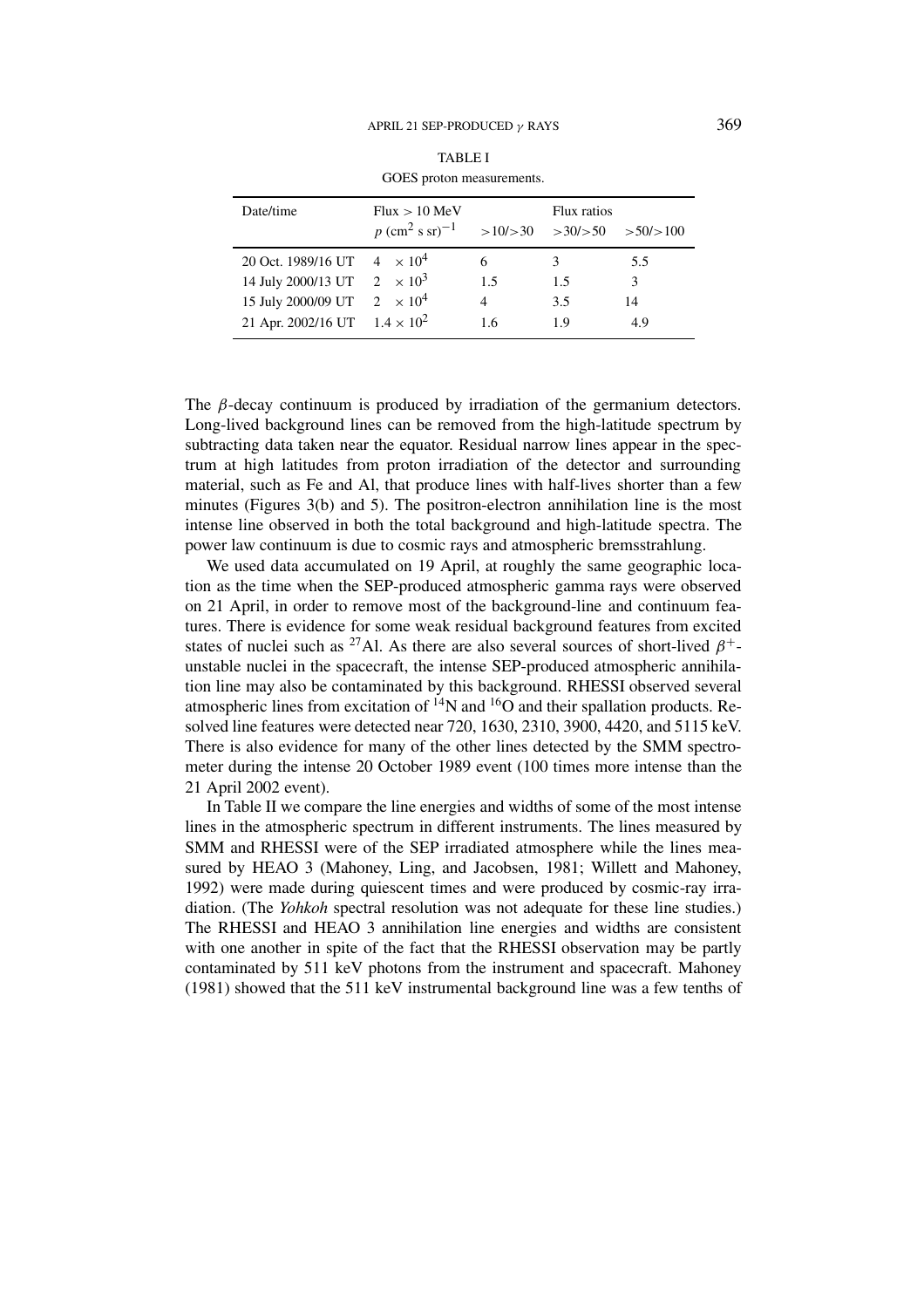| FIRANT | <br>i<br>م<br>م<br>and HEAO 3 I <sup>2</sup><br>WWS ISSHEE<br>$\frac{1}{2}$<br>י יי היי הי |
|--------|--------------------------------------------------------------------------------------------|
|--------|--------------------------------------------------------------------------------------------|

| Source               |                          | Energy, keV       |                     |                  | Width, keV (FWHM) |                          |
|----------------------|--------------------------|-------------------|---------------------|------------------|-------------------|--------------------------|
|                      | <b>NINS</b>              | <b>RHESSI</b>     | HEAO <sub>3</sub>   | <b>SMM</b>       | RHESSI            | HEAO <sub>3</sub>        |
|                      | $512.1 \pm 3.0$          | $511.3 \pm 0.1$   | $511.07 \pm 0.1$    |                  | $2.44 \pm 0.14$   | $2.29 \pm 0.3$           |
| $^{10}$ B. $^{14}$ N | $719.7 \pm 3.0$          | $723.0 \pm 2.0$   | I                   | $30.5 + 8.0$     | $21.3 \pm 5.2$    |                          |
| $\mathbf{q}_{01}$    |                          | 718.0             |                     |                  | $24.0 + 8.0$      |                          |
| $N_{\rm H}$          | $\overline{\phantom{a}}$ | 728.0             | I                   |                  | $\frac{5}{5}$     | $\overline{\phantom{a}}$ |
| $\rm N_{H}$          | $1629.9 \pm 3.0$         | $1635.0 \pm 3.0$  | $1634.8 \pm 1.4$    | $32.0 \pm 7.0$   | 30.0 $\pm 6.9$    | $20.2 \pm 5.7$           |
| 14 <sub>N</sub>      | $2298.0 \pm 15.1$        | $2312.5 \pm 1.2$  | $\pm$ 1.9<br>2309.4 | $43.0 \pm 10.0$  | $25.8 \pm 3.9$    | $\pm 5.4$<br>24.0        |
| 14 <sub>N</sub>      | $3890.9 \pm 20.2$        | $3911.5 \pm 8.5$  |                     | 270              | $80.5 \pm 13.8$   | $\overline{\phantom{a}}$ |
| $^{11}B$ , $^{12}C$  | $4435.0 \pm 5.0$         | $4422.0 \pm 8.0$  | $4428.5 \pm 7.5$    | $159.8 \pm 14.0$ | $200.0 \pm 16.0$  | $135.0 \pm 12.0$         |
| $N_{\rm H}$          | $5115.0 \pm 10.1$        | $5116.0 \pm 12.0$ |                     | $152.8 \pm 23.5$ | $157.6 \pm 26.5$  |                          |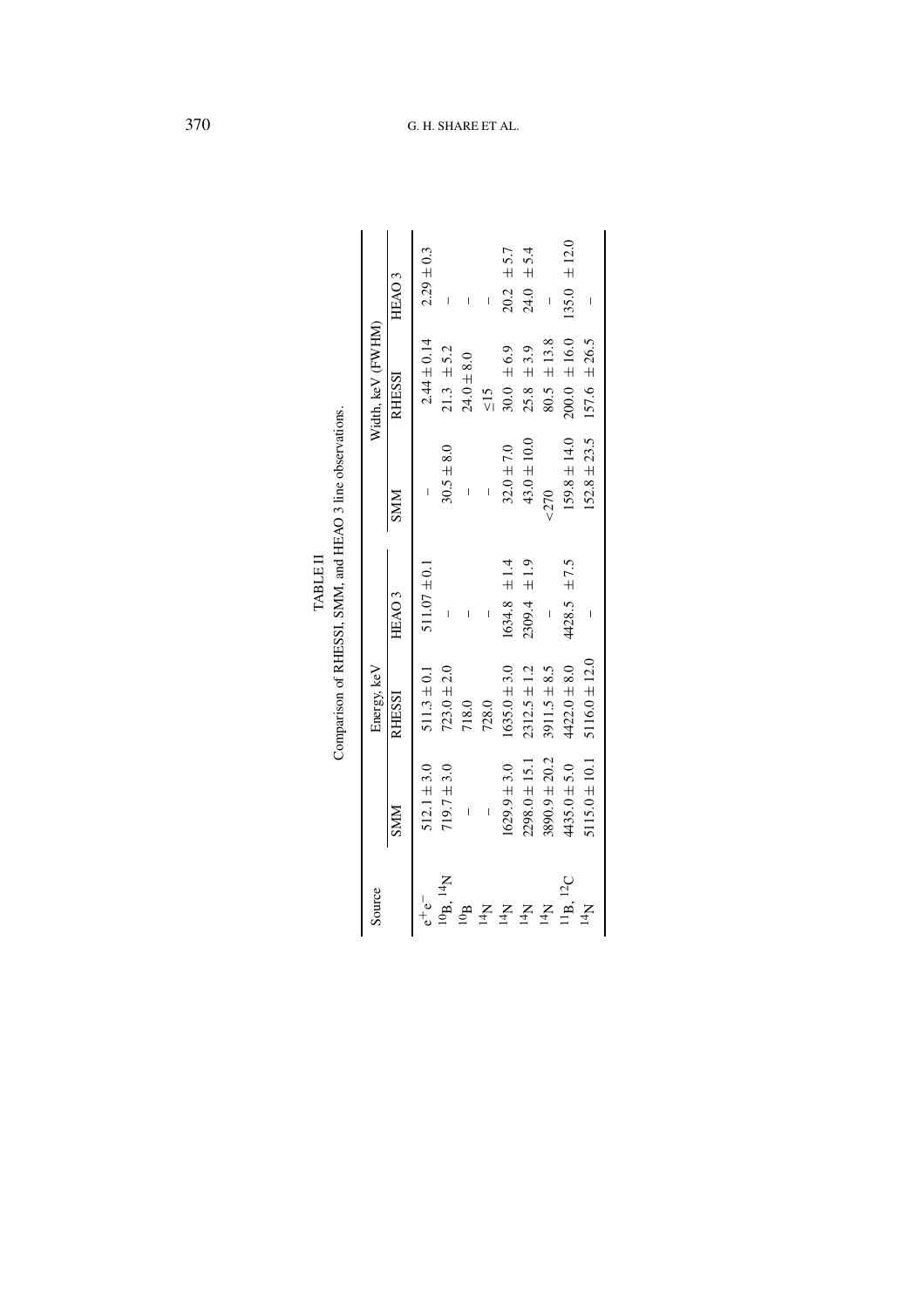| Date/time             | $1.63 \text{ MeV}$ | Relative line flux |          |                 |
|-----------------------|--------------------|--------------------|----------|-----------------|
|                       |                    |                    |          |                 |
|                       |                    | $2.31$ MeV         | 4.44 MeV | $0.511$ MeV     |
| 20 October 1989/16 UT | $0.41 \pm 0.04$    | $0.79 \pm 0.09$    | 1.00     | $1.29 \pm 0.10$ |
| 14 July 2000/13 UT    |                    | ${<}0.3$           | 1.00     | $1.20 \pm 0.42$ |
| 15 July 2000/09 UT    | $0.23 \pm 0.03$    | $0.48 \pm 0.03$    | 1.00     | $1.1 \pm 0.1$   |
| 21 April 2002/16 UT   | $0.19 \pm 0.05$    | $0.44 \pm 0.06$    | 1.00     | $1.8 + 0.1$     |

TABLE III Relative gamma-ray line fluxes from SEP impact on Earth's atmosphere.

a keV broader than the atmospheric line. Within statistics, the RHESSI measured instrumental and SEP annihilation lines are consistent with each other.

The RHESSI observations appear to confirm the suggestion that two lines contribute to a feature observed near 720 keV by SMM (Share and Murphy, 2001). A single line fit to the RHESSI spectrum has a center energy  $(723 \pm 2.0 \text{ keV})$  that lies between the 718 keV <sup>10</sup>B line produced in the *p,p* $\alpha$  reaction on <sup>14</sup>N and the 728 keV 14N de-excitation line. With two lines fixed at 718 and 728 keV, we get a slightly improved fit, and find that the  $^{10}B$  line is likely to be broader than the  $^{14}N$ line (see Table II). The  $^{10}$ B spallation line also appears to be about twice as intense as the 14N de-excitation line, suggesting that the particle spectrum may be rather hard.

There is excellent agreement between the RHESSI and HEAO 3 line energies and widths of the strong 2313 keV line emitted in transition from the first excited state to the ground state in  $14N$ . This is true even though the line measured by HEAO 3 was produced by secondary neutrons from cosmic-ray interactions. The 1635 keV line emitted in the transition from the 3948 keV level to the first-excited state in  $14N$ , was not as well detected by RHESSI, as it is about half as strong as the 2313 keV line and lies near an instrumental artifact. This may account for the width and uncertainty being larger than that measured by HEAO 3. The energy and width of the complex at 4440 keV from the  $^{11}B$  and  $^{12}C$  spallation products was not as well measured by RHESSI as it was by SMM because of the weakness of the 21 April 2002 SEP event and RHESSI's lower efficiency at high energy. The measured energy of the line is about  $2\sigma$  below the rest energies of <sup>11</sup>B and <sup>12</sup>C (4444 and 4439 keV). If the measured line was due to  $^{11}$ B then we would expect to see a comparably strong line at 2124 keV from its first excited state. We searched for this line and set a  $2\sigma$  limit of 8% of the 4440 keV line. This demonstrates that the measured 4440 keV line is dominated by emission from the first excited state of <sup>12</sup>C. The RHESSI measured energy for the <sup>14</sup>N line at 3890 keV is about  $2\sigma$  high while the measured energy for 5105 keV line is within the statistical uncertainties.

It is possible to estimate the spectrum of SEP particles that interact in the Earth's atmosphere by comparing the relative flux in the spallation line at 4440 keV with